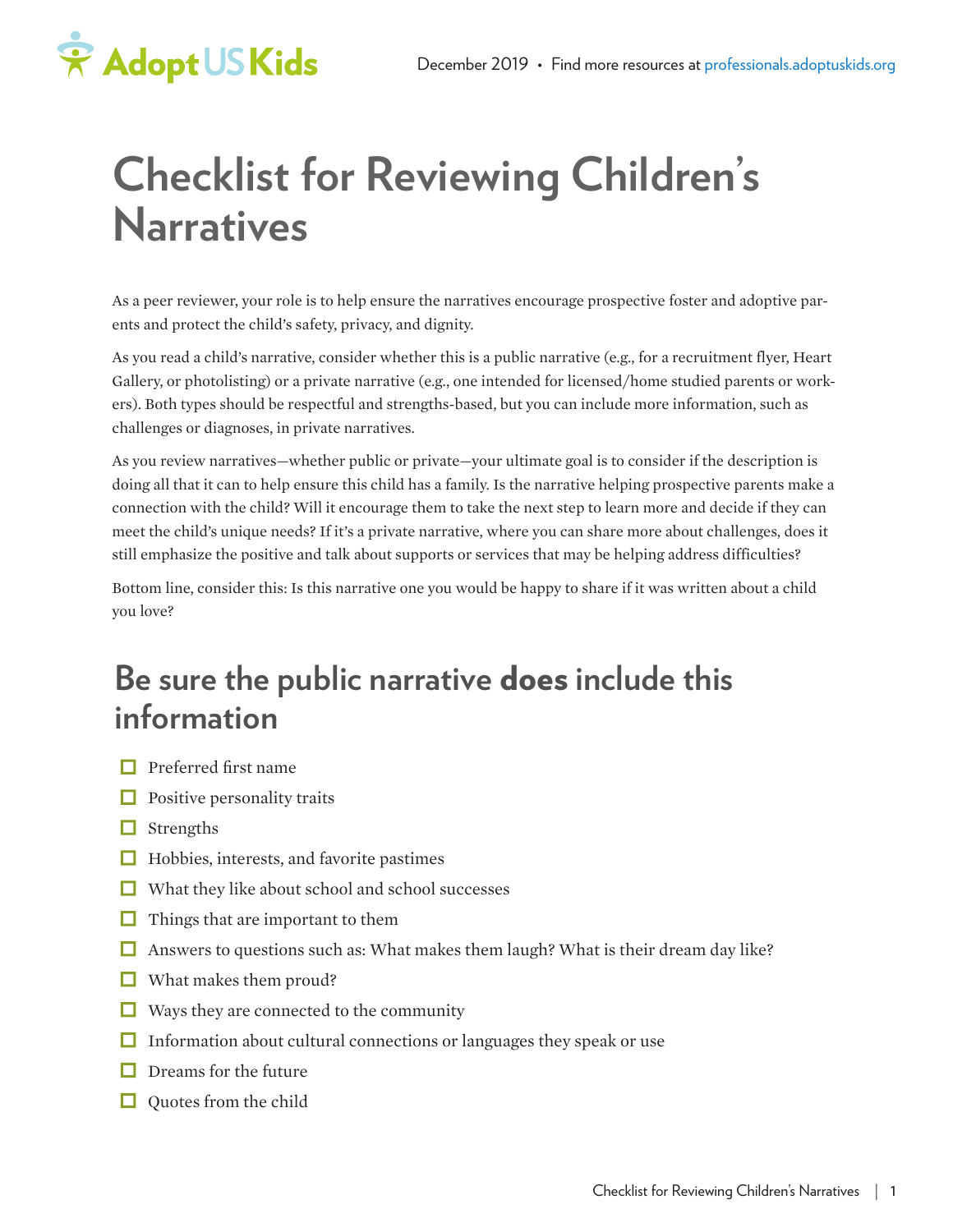- $\Box$  Positive quotes or input from others in their life
- $\Box$  Interesting photos or videos
- $\Box$  Important family connections
- $\Box$  In profiles of siblings, how they relate to one another
- $\Box$  Birth year
- $\Box$  How a family might be a part of their life
- $\Box$  Appeals to families

Read more about what to include—and why—in the article, "[Information to include when writing](https://professionals.adoptuskids.org/information-to-include-when-writing-child-narratives/)  [children's narratives](https://professionals.adoptuskids.org/information-to-include-when-writing-child-narratives/)," on professionals.adoptuskids.org.

# **Be sure that a public narrative** does not **include any of the following information**

Some (but not all) of these items may be OK to include in a private narrative. We've described those in the next section.

# **Identifying information**

- $\Box$  Last name
- $\Box$  Date of birth
- $\Box$  Name of school, school district, neighborhood, or local geographic markers

#### **Abuse, neglect, maltreatment**

- Information related to sexual abuse or sexual acting out, or references to the child or youth as a potential perpetrator or victim, including code talk that might relate to sexual abuse (such as describing the child as overly affectionate with males, talking about the need to teach safe touch, or noting that the child should be the youngest in the family)
- $\Box$  Information that suggests the possibility of child as victim, such as stating that they have no boundaries or have no sense of danger
- $\Box$  Birth family history of abuse, neglect, physical or mental illness, domestic violence, criminal history, immigrations status, or substance abuse, including even brief references or allusions to a parent's drug use or the child's exposure to drugs or alcohol in utero
- $\Box$  Reasons for the child's entry into care
- $\Box$  The child's trauma history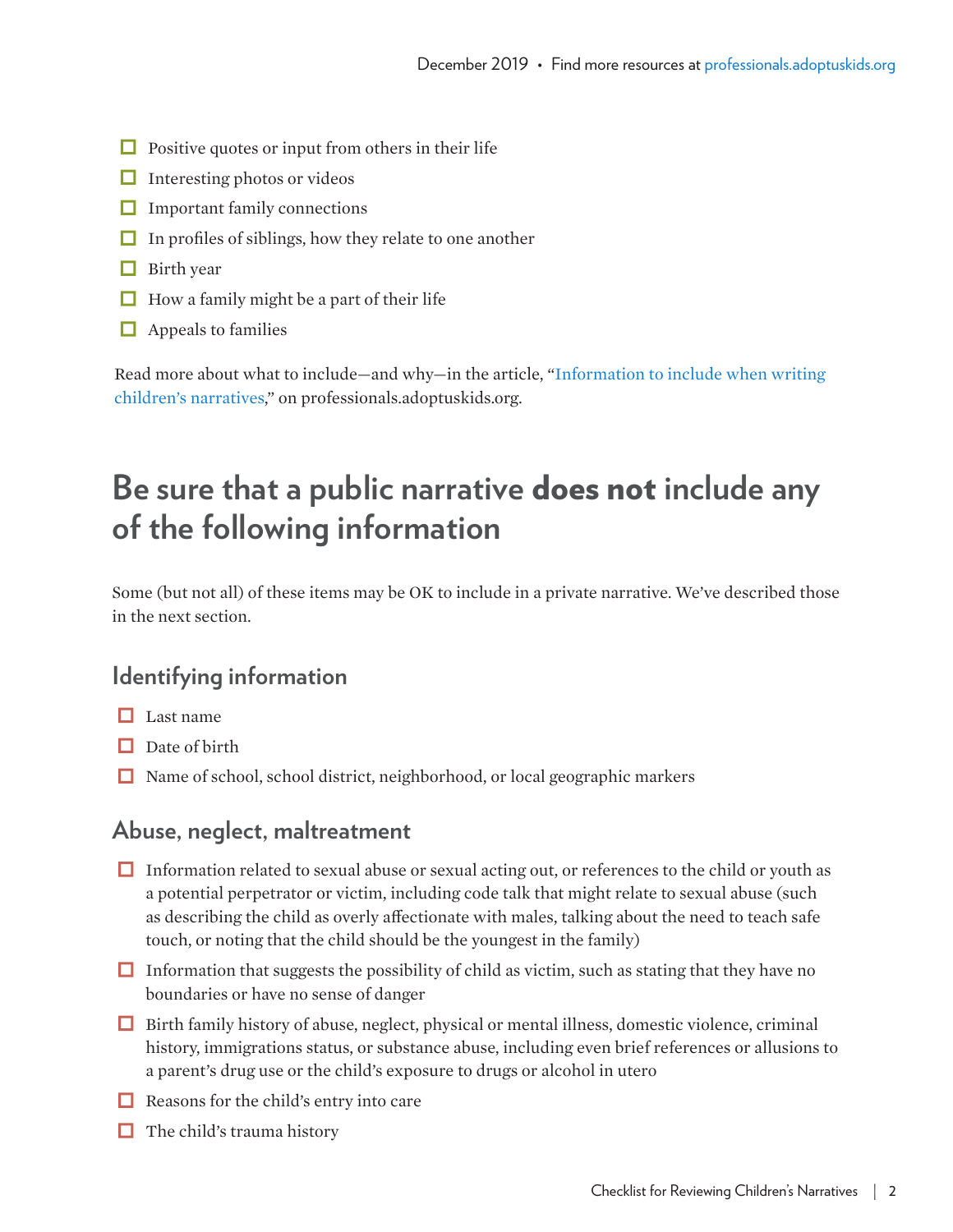# **Placement information**

- $\Box$  Current placement type (such as residential treatment, group home, or juvenile justice setting)
- $\Box$  Placement history, including number of placements in foster care or re-entry into care or other information taken directly from the case file regarding their placement history
- $\Box$  How long they have been in foster care or how long they have been waiting for an adoptive family
- Information about why a foster family or relative is not interested in or able to be the permanent placement
- $\Box$  References to adoption interruption, disruption, or dissolution

### **Medical information**

- Medical or mental health diagnoses, medication, and treatment, including whether the child has or is attending therapy or counseling
- $\Box$  Statements that a youth is pregnant or has recently given birth
- $\Box$  Levels of, or statements about, physical impairments
- $\Box$  Reports or statements from doctors, mental health providers, other health care professionals, or caregivers about medical information
- $\Box$  Clinical information from their case file

#### **Behavioral challenges**

- $\Box$  Aggressive behaviors, including anger, fighting, or oppositional acting out
- $\Box$  Sexual behaviors, including current, past, or potential victim or perpetrator role
- $\Box$  Information about delinquency or juvenile justice involvement
- $\Box$  Negative behaviors, such as lying, running away, or stealing
- $\Box$  References to a child acting younger than or being more mature than their same-age peers
- $\Box$  Impairment levels related to their behaviors
- $\Box$  Potentially painful or embarrassing information
- $\Box$  Mention of bodily functions (including incontinence and bedwetting) or hygiene challenges
- $\Box$  Any descriptions of body type, including short, heavy, stocky, slender, or skinny
- $\Box$  The child's height or weight
- $\Box$  Negative descriptions of the youth's appearance
- $\Box$  References to fears or sources of anxiety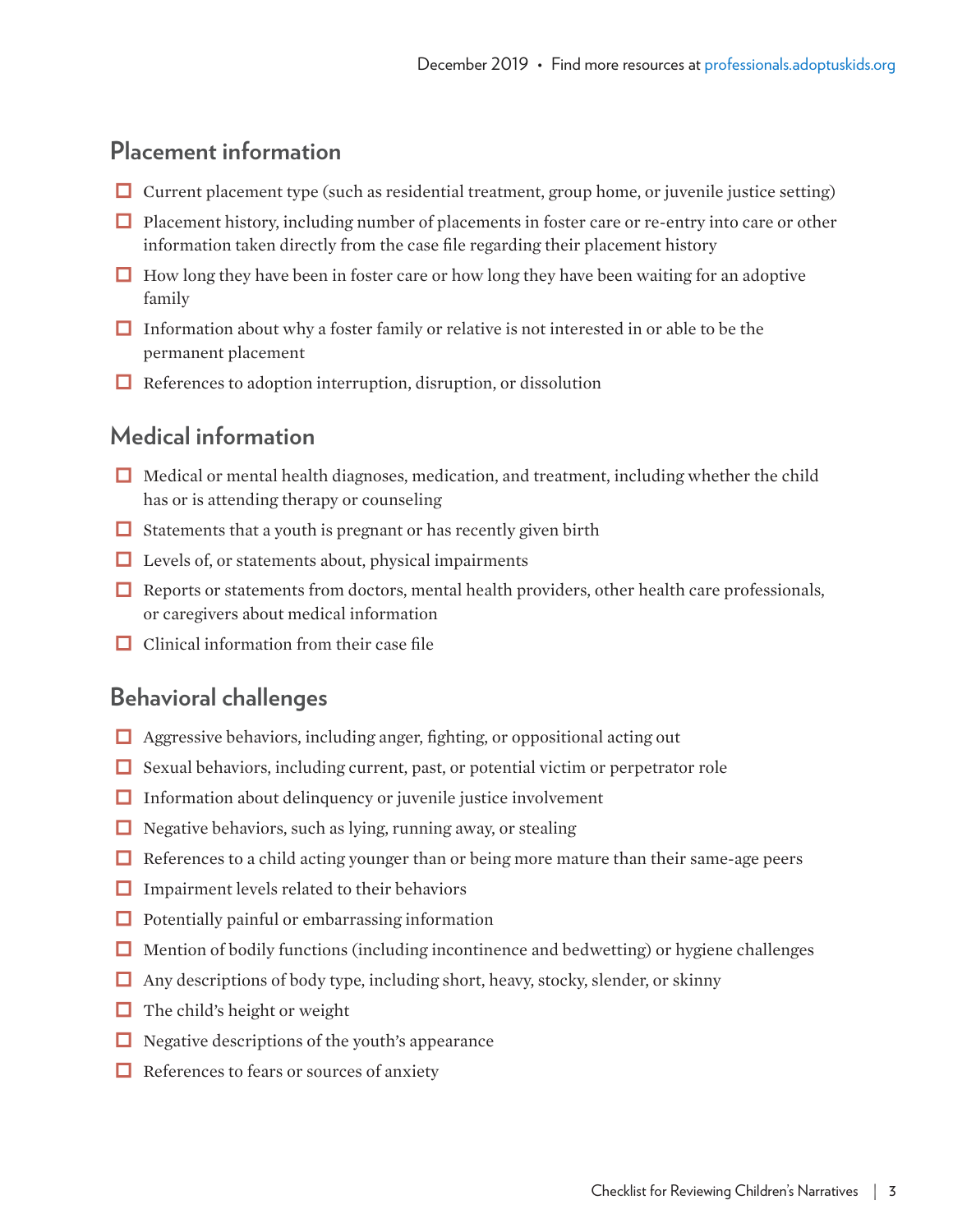$\Box$  Anything else they could be embarrassed by if their peers saw it, such as if the child has been bullied, has trouble making friends, is clumsy or awkward, is messy or sloppy, cries easily or often, or doesn't do well at sports or in school

# **Things that limit potential families**

- $\Box$  Discussion about their reluctance about adoption or emphasis on a unique need for preparation for adoption
- $\Box$  Statements that suggest the writer may not believe adoption is an option for the child
- $\Box$  Limits on the type of family who will be considered, including marital status, race or ethnic background, number or age of other children in the family, religion, or other fixed characteristics

# **Intellectual ability or education challenges**

- $\Box$  Intellectual or educational challenges, including allusions to challenges and being nonverbal
- $\Box$  References to special education status or an individualized education or Section 504 plan
- $\Box$  Specific IQ score or range
- $\Box$  References to specific disabilities that relate to school, education, or intellectual ability
- $\Box$  Statements about educational impairment level
- $\Box$  References about learning more slowly than or performing at a different grade level than their same-age peers
- $\Box$  References to actual grades or scores on assessments

# **Sexual orientation or gender identity**

- $\Box$  Anything that would convey they are transgender, including mixing pronouns, a name and gender identity that don't match, or switching names
- A statement about or allusions to the fact that they are LGBTQ unless it is for an older youth who wants the listing to include their sexual orientation, and they have had thoughtful conversations with caring adults about the potential positive and negative consequences, and the youth has been involved in crafting and approving the narrative

#### **Other**

- $\Box$  Anything negative
- $\Box$  Information about the young person's being a parent unless the young person wants the information in the narrative, has discussed the pros and cons, and has approved the description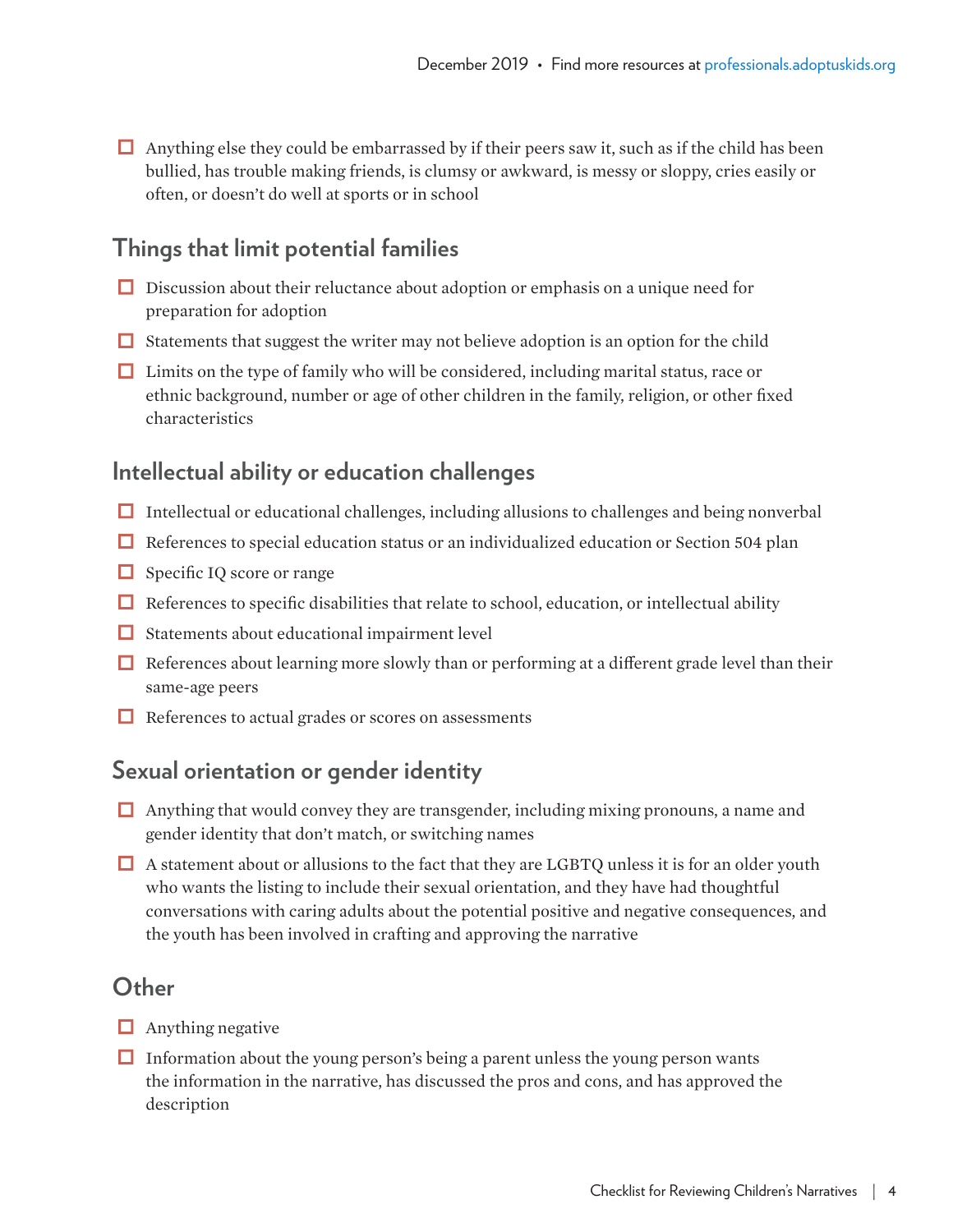- $\Box$  Specific information or details the child asked to have excluded from the narrative
- $\Box$  Language that promotes stereotypes based on gender, race, ethnicity, or other characteristics Things the child isn't, doesn't do, or doesn't like
- $\Box$  Adoption assistance eligibility

### **Status as legally free or not legally free**

- $\Box$  Disclosure of sensitive or potentially identifying information about any birth family members or siblings not in foster care, including criminal history, mental health or medical details, geographic locations, immigration status, etc.
- □ Links or references to a young person's personal YouTube channel, web pages, or social media pages
- $\Box$  Outdated information
- $\Box$  Spelling, grammar, and punctuation errors and poorly composed writing

Read more about what not to include—and why—in the article, ["Information NOT to include when](https://professionals.adoptuskids.org/information-you-should-not-include-when-writing-a-childs-narrative/)  [writing children's narratives,](https://professionals.adoptuskids.org/information-you-should-not-include-when-writing-a-childs-narrative/)" on professionals.adoptuskids.org.

# **Consider including this information in a private narrative**

Some—but not all—information that you would not include in a public narrative may be appropriate to include in a private narrative. The most serious and challenging details about a child should only be shared in a confidential narrative or a conversation with the family or family's worker once the family is seriously considering placement. For example, you should still not include identifying information, negative information or statements about the child, or details about abuse history or birth family history.

If the following information is included in a private narrative, be sure that it is presented in a way that emphasizes how behaviors may be the result of trauma and loss the child has experienced, talks about progress the child has made, and describes supports available to help the child and family thrive. Your goal is to ensure information is presented in a strengths-based way.

- $\Box$  Medical information. Include general information about confirmed diagnosis by medical professionals and treatment and general descriptions of physical impairment, but save details for later in the placement process.
- $\Box$  Behavioral challenges. Be sure to present the information factually and without judgement. Emphasize progress and supports or strategies that help.